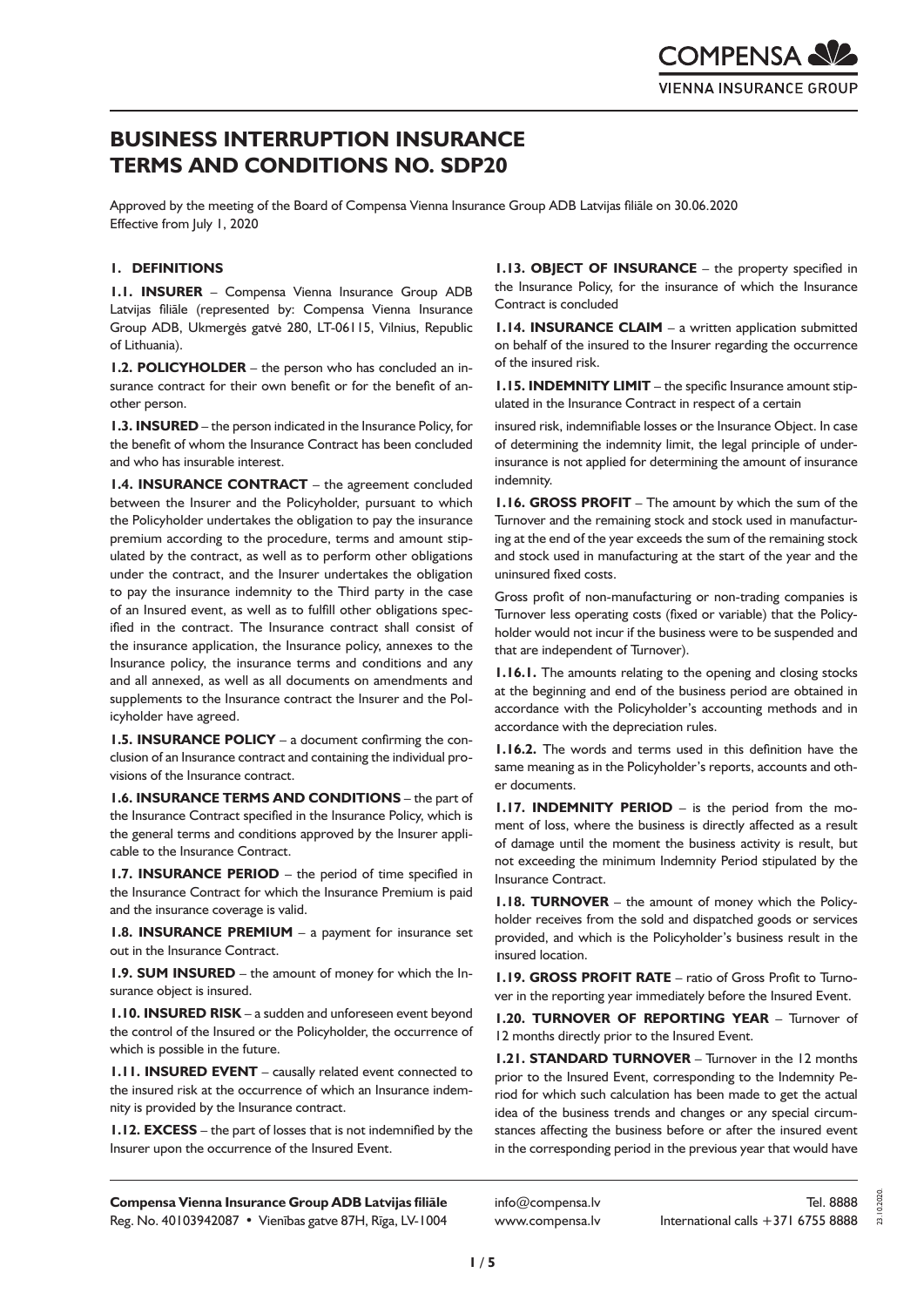

affected the business if the Insured Event had not occurred. In this way, the appropriate calculations reflect as closely as possible the results that would have been practically achievable in the respective period if the Insured Event had not occurred.

# **2. INSURANCE COVERAGE**

If, as a result of the Insured Event, the Policyholder is unable or partially unable to perform the business activity specified in the policy at the Insured location and it is due to the fact that the property (buildings, equipment, stocks, goods and other property or parts thereof) required to perform the business activity of the Policyholder have been materially damaged or lost and such damage or loss is insured under valid Compensa Commercial Property Insurance Terms and Conditions, the Insurance Company shall compensate to the Policyholder, in accordance with the aforementioned terms and conditions, the losses incurred as a result of business interruption, without exceeding any individual item specified and insured by the policy, provided that the business interruption has been caused by one and the same Insured Event.

## **3. GROUNDS FOR INSURANCE**

**3.1.** Business interruption insurance is limited to the Loss of Gross Profit caused as a result of:

**3.1.1.** reduction of Turnover;

**3.1.2.** increase of labor costs, and the amount of indemnity in these cases shall be as follows:

- **a)** in case of decrease of Turnover: the amount obtained by applying the Gross Profit Rate to the amount by which the Turnover has decreased in the Indemnity Period compared to the Standard Turnover;
- **b)** in case of increase in labor costs: additional expenses (subject to the uninsured fixed cost condition) which are inevitably incurred solely to avoid a decrease in Turnover or to reduce a decrease in Turnover during the Indemnity Period as a result of losses in the absence of such expenses, but not exceeding the amount of the Gross Profit Rate ratio to the amount by which the Turnover would decrease, less any amount saved during the Indemnity Period in regard to such business expenses that are covered from the Gross Profit and which could decrease or cease as a result of the loss.

**3.1.3.** if the Sum Insured for these items is less than the amount obtained by applying the Gross Profit Rate to the Turnover of the Reporting year (or to the Turnover of such proportionally longer period if the maximum Indemnity Period exceeds 12 months), the amount of the indemnity payable shall be reduced proportionally.

**3.1.4.** Insurance pursuant to Paragraph 3.1 shall include all costs actually necessary to be borne by the Policyholder for the work of professional accountants or auditors, so that they, by performing detailed descriptions and calculations in the Policyholder's accounting documents or preparing other evidence, information or proof that the insurance company may request in accordance with the provisions of Paragraph 17.3, could confirm that such descriptions, calculations or evidence correspond to the Policyholder's accounting records or other official records or documents used for the performance of economic activity, provided that the amount payable under this condition does not exceed the Sum Insured or other insured Insurer's liability limit .

**3.1.5.** If, at the choice of the Policyholder, any fixed costs related to the economic activity are not insured (they are deducted from the Gross Profit as defined here), then, to calculate the indemnity payable in the case of increased cost of labor, only the proportion of the ratio of uninsured fixed costs to Gross Profit shall be taken into consideration.

## **4. INFORMATION ABOUT THE INSURED OBJECT AND INSURED RISK**

**4.1.** Before concluding the insurance contract, the Policyholder or the Insured is obliged to provide all the information necessary for the assessment of the insurable risks. The Insurer processes the received information to assess the insurable risk and prepare an insurance offer or Insurance Contract.

**4.2.** The Policyholder or the Insured is responsible for the accuracy and completeness of the provided information. Any falsification, incorrect statement or omission may lead to termination of the insurance contract and refusal to pay the insurance indemnity.

**4.3.** The Policyholder and the Insured are obliged to notify the Insurer about other valid Insurance Contracts that apply to the same Insurance Object.

**4.4.** If the Insurer becomes aware of the circumstances increasing the probability of occurrence of the risk only after the occurrence of the insured risk, the insurance indemnity shall be refused or reduced in accordance with the applicable legal norms. Nothing in these Terms and Conditions shall be construed as a revocable condition of the Insurer's right to refuse or reduce the insurance indemnity.

#### **5. CHANGES IN THE INFORMATION SUBMITTED**

**5.1.** The Policyholder or the Insured is obliged to immediately, as soon as possible, notify the Insurer in writing of all circumstances that may increase the probability of occurrence of the insured risk or the amount of possible losses, as well as notify of any changes in the information provided before concluding the Insurance Contract.

**5.2.** Upon receipt of additional information, the Insurer evaluates the increase of the Insured Risk, and if the Insured Risk has increased, an additional Insurance Premium is calculated and applied or the provisions of the Insurance Contract are amended.

**5.3.** Before concluding the Insurance Contract, during the term of the Insurance Contract or after the end of the Insurance Period, the Insurer has the right to inspect the Insured Object to make sure that there have been no changes in the initial information about the risk. However, this condition does not release the Policyholder and the Insured from the performance of any obligation provided for in the Insurance Contract, nor does it change the performance of the obligations provided for.

# **6. MUTUAL OBLIGATIONS OF THE POLICYHOLDER AND THE INSURED**

**6.1.** The Policyholder is obliged to inform the Insured that the Insured is insured in accordance with a certain Insurance Contract, the conditions of which the Policyholder has agreed with the Insurer, and the Insured is bound by these conditions, must observe and fulfill them, as well as explain to the Insured what consequences occur in case the Insured fails to perform and/ or improperly performs any of the provisions of the Insurance Contract.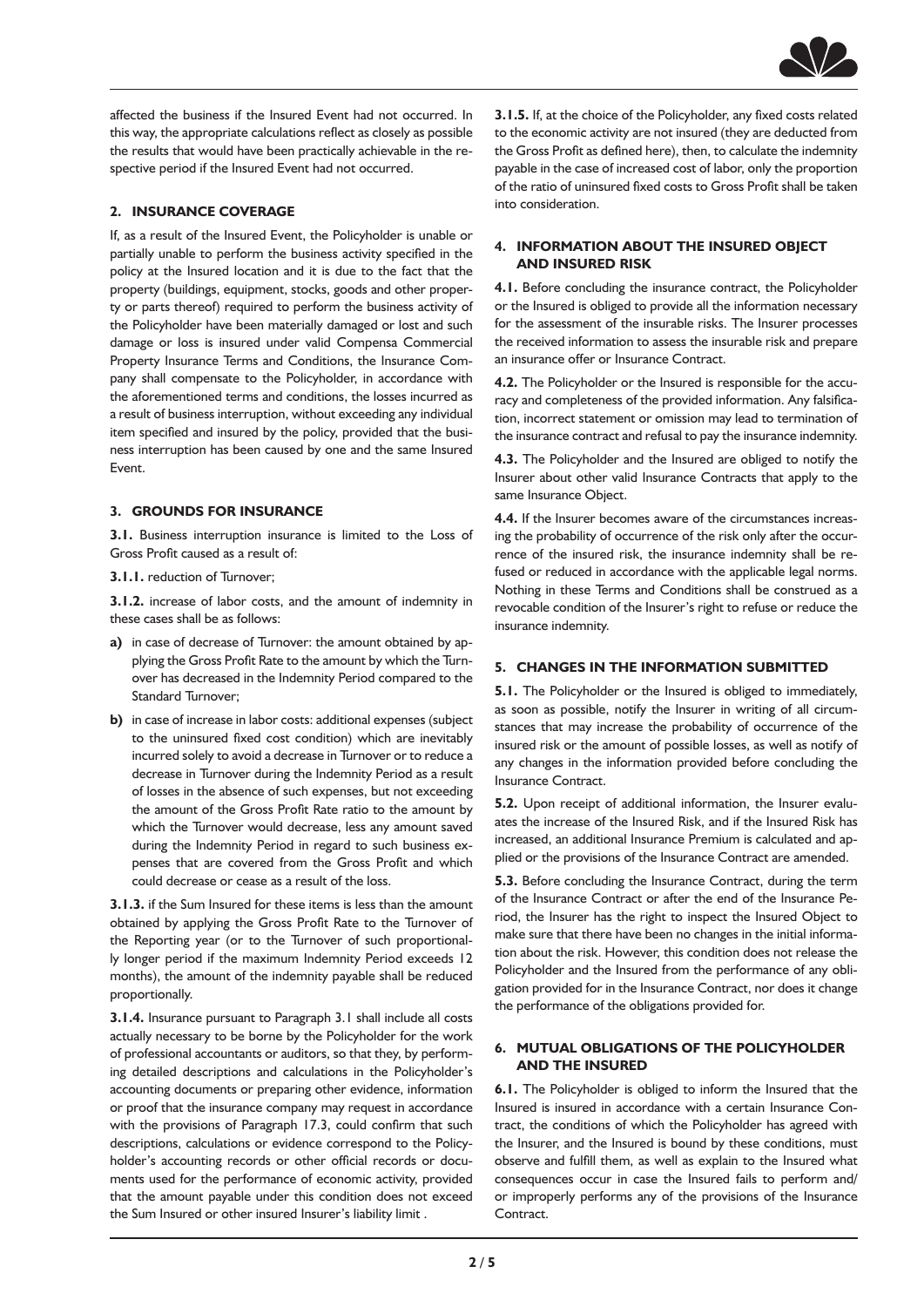

# **7. OBLIGATIONS OF THE POLICYHOLDER AND THE INSURED**

**7.1.** When concluding the Insurance Contract, the Policyholder and the Insured undertake to observe and fulfill all the requirements provided for in these Regulations, as well as to observe and fulfill additional requirements set by the Insurer in writing during the term of the Insurance Contract.

**7.2.** It is the duty of the Policyholder and the Insured to do everything possible to prevent accidents. It is the duty of the Policyholder and the Insured to immediately eliminate any noticed error or defect or to take additional safety measures without delay, as the case may be.

**7.3.** Both before the conclusion of the Insurance Contract and during the entire term of the Insurance Contract, the Policyholder and the Insured are obliged to provide to the Insurer complete and accurate information related to the Insurance provided in the Insurance Contract, including information on the Insured Object and information necessary to assess the probability of occurrence of the Insured risk, information on all changes and circumstances that have occurred during the term of the Insurance Contract and may affect the occurrence of the Insured risk, as well as the information related to the possible Insured Event.

**7.4.** Persons who are authorized to perform the monitoring or administration of the insured objects or in whose use the insured object has been transferred shall be deemed comparable to a Policyholder. Any actions by these persons shall be deemed comparable to the actions of the Policyholder in terms of consequences.

**7.5.** The Policyholder and the Insured are obliged to comply with the legal acts in force in the Republic of Latvia and the additional security requirements set by the Insurer below during the entire term of the Insurance Contract.

## **8. CONSEQUENCES OF THE FAILURE TO PERFORM THE DUTIES OF THE POLICYHOLDER OR THE INSURED**

**8.1.** If the malicious intent (Section 1641 of the Civil Law) or gross negligence (Section 1645 of the Civil Law) of the Policyholder or the Insured has caused the Insurer being mislead about the condition of the Insured Object or the circumstances in order to assess the probability of the occurrence of the insured risk and the amount of possible losses, the Insurance Contract shall be deemed void from the moment of conclusion. Insurer of insurance premiums paid.

**8.2.** The action or inaction of the eligible users of the Insurance Objects is comparable to the action or inaction of the Insured himself, in making a decision on refusal to pay the Insurance Indemnity or a decision to reduce it.

# **9. AUTO RENEWAL OF THE SUM INSURED**

**9.1.** If the insurance company has not sent a written notice to the Policyholder, the liability of the insurance company shall not be reduced by the amount of any paid loss, if the Policyholder undertakes to pay an additional premium for automatic renewal of the Sum Insured.

#### **10. ALTERNATE TRADE**

**10.1.** If goods or services are sold outside the insured location for the purpose of conducting business during the Indemnity Period, and if it is done by the Policyholder, the income from these goods or services will be added to the Turnover during the Indemnity Period.

# **11. ACCOUNTING**

**11.1.** Any records and data of the Policyholder's accounting or other record-keeping documentation, which the insurance company is entitled to request in accordance with the applicable commercial property Insurance Provisions, Paragraph 7.2 of the Insurance Terms and Conditions, in order to investigate and justify the claims being brought, shall be performed by professional accountants only, working for the Policyholder at the time. The report submitted by them will serve as the final testimony of all data and records contained in this report.

## **12. REMAINING STOCKS**

In determining any loss, calculations must be taken into account and an objective payment made if the decrease in Turnover as a result of the loss is reduced on the basis of the possibility of maintaining the Turnover for some time using the remaining stocks or finished products.

## **13. RENEWAL**

Prior to the renewal of each policy, the Policyholder will submit to the insurance company the determined Gross Profit estimate for the full financial year closest to the insurance year.

## **14. ADJUSTMENT OF THE PREMIUM**

**14.1.** Annual premiums in respect of the insured item No.1. are approximate and based on the determined Gross profit for the financial year that best corresponds to the insured period.

**14.2.** Not later than 6 months (or in another period previously agreed by the Insurer and the Policyholder) before the end of each insurance period the Policyholder submits to the insurance company a declaration certified by the Policyholder's auditor on the Gross Profit for the financial year closest to the Insurance Period (or such proportionally longer period if the maximum Indemnity Period exceeds 12 months).

**14.3.** If an insured event has occurred giving rise to a claim for compensation of lost Gross Profit, the insurance company shall make the changes in the above declaration to adjust the premium payments to the amount by which the Gross Profit has decreased during the financial year as a result of the damage (or such proportionally longer period if the maximum Indemnity Period exceeds 12 months).

**14.4.** If the amount in the declaration (which is determined as above and is increased proportionally to a longer period if the maximum Indemnity Period exceeds 12 months):

**14.4.1.** is less than the determined Gross Profit for the respective Insurance Period, the insurance company will, in accordance with the submitted declaration, proportionally reimburse the premium difference between the determined Gross Profit, but not exceeding 25% of such premium.

**14.4.2.** is higher than the determined Gross Profit for the respective Insurance Period, the Policyholder will, according to the calculation, pay a proportional supplement to the premium paid for the determined Gross Profit.

## **15. CONCLUSION AND VALIDITY OF THE INSURANCE CONTRACT**

**15.1.** The Insurance Contract is concluded on the basis of information provided by the Policyholder or the Insured, and the fact of concluding the Insurance Contract may not be interpreted as the Insurer's consent or acceptance of this information.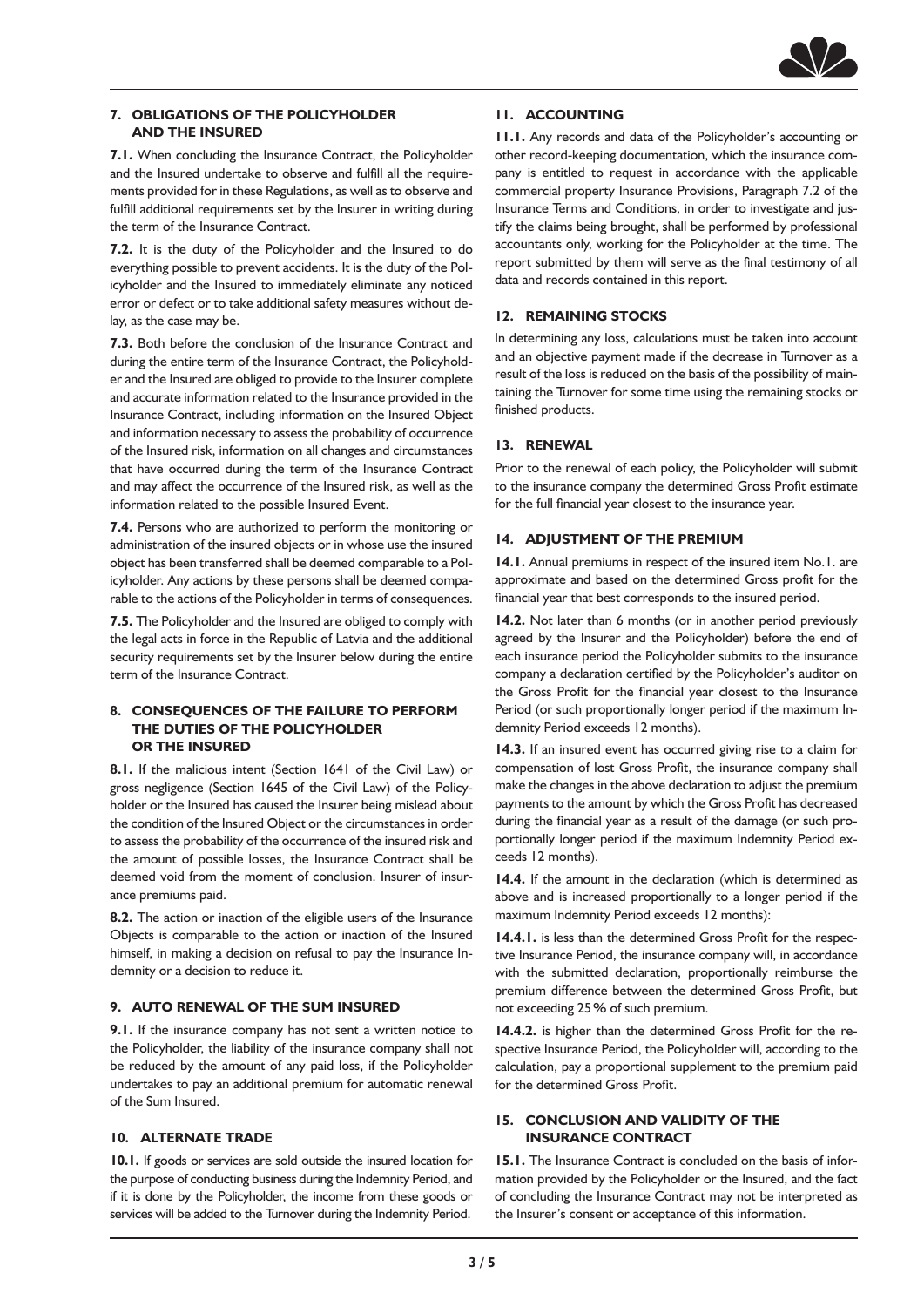

**15.2.** The Insurer may prepare an insurance offer before concluding the Insurance Contract. If the Policyholder pays the Insurance premium indicated in the insurance offer to the Insurer's bank account, the Insurance Contract shall not be deemed concluded, unless otherwise specified in the insurance offer. The Insurer has the right to return such erroneously made payment to the Policyholder within 30 (thirty) days.

**15.3.** The Insurance Contract shall enter into force if the payment of the Insurance Premium or the first installment of the Insurance Premium has been made in the amount and at the time specified in the Insurance Contract or the invoice attached thereto, unless otherwise provided in the Insurance Contract.

**15.4.** If the Insurance Contract or the invoice attached thereto stipulates that the Insurance Premium or the first part thereof is paid after the Insurance Contract enters into force, then after the Insurance Premium or the first installment is paid in the amount and within the term specified in the Insurance Contract, the Insurance Contract is valid from the date of entry into force indicated.

**15.5.** The date of payment shall be the date when the Insurance Premium or a part thereof is received in the bank account of the Insurer or the insurance distributor who is authorized to collect Insurance Premiums on behalf of the Insurer.

**15.6.** If, contrary to what is specified in the Insurance Contract or the invoice, the Insurance Premium or the first part thereof is not paid within the specified term and amount, then it is considered that the Insurance Contract has not entered into force from the day of its conclusion. A separate notice that the Insurance Contract has not entered into force shall not be sent to the Policyholder and the Insured.

**15.7.** Payment of the insurance premium or the first installment thereof after the payment term indicated in the invoice does not oblige the Insurer to assume any obligations. The Insurer has the right to return the paid Insurance Premium or the payment of the first installment thereof to the Policyholder within 15 (fifteen) days.

**15.8.** When concluding the Insurance Contract using a means of distance communication, the same procedure for the entry into force of the Insurance Contract as when concluding the contract in person applies. The right of withdrawal does not apply to the Insurance contract.

#### **16. TERMINATION OF THE INSURANCE CONTRACT**

**16.1.** The Insurer or the Policyholder has the right to terminate the Insurance Contract unilaterally in the cases specified in the Insurance Contract Law before the end of the Insurance Period, i.e., after the occurrence of the Insured Event, by sending a written notice to the other contracting party. The Insurance Contract shall be terminated on the 15th (fifteenth) day after sending the written notice.

16.2. The Policyholder is obliged to pay the Insurer the Insurance Premium or a part thereof for the period when the Insurance Contract was in force.

**16.3.** If the Insurance Indemnity has been paid during the Insurance Period and the Policyholder terminates the Insurance Contract before the expiry of the Insurance Contract or has not made the current payment of the Insurance Premium, then the Insurer has the right to issue an invoice for the remaining part of the Insurance Premium. The Policyholder is obliged to pay the invoice issued by the Insurer on time and in full.

**16.4.** If, based on the written application of the Policyholder, the Insurance Contract is terminated before the end of the Insurance Period, the Insurer shall reimburse the unused Insurance Premium for the remaining period according to the statutory calculation, deducting from it the Insurance Indemnity paid during the Insurance Contract period, as well as deducting from the balance 15 (fifteen) percent, which are the Insured's presumed expenses in connection with the administration of the Insurance Contract. If the balance of the premium is used to cover other Insurance premium payments to the Insurer, then no deductions are made from the premium in connection with the administration of the Insurance Contract.

**16.5.** If the current Insurance Premium payment has not been paid within the specified term and amount, the Insurer shall send a written notice to the Policyholder or the Insured regarding the untimely or incomplete current payment of the Insurance Premium with an invitation to pay the remaining part of the Insurance Premium.

**16.6.** If the Policyholder fails to pay the Insurance Premium within the term and in the amount specified in the notice of current payments, the Insurance Contract shall be terminated without refunding the Insurance Premium for the period when the insurance was valid. A separate notice stating that the Insurance Contract is terminated and the remaining part of the premium is not reimbursed shall not be sent to the Policyholder and the Insured.

**16.7.** Notwithstanding any other provision of the Insurance Contract, the Insurer shall not be deemed to provide insurance coverage or make any payments or provide any services or benefits to any Insured and any other person to the extent that such cover, payment, service, benefit and/or any transaction or activity of the Insured violates the applicable sanctions, i.e., any and all trade, financial embargo or economic sanctions, laws or regulations directly applicable to the Insurer. The applicable sanctions are as follows: (I) local sanctions; (II) the European Union (EU); (III) the United Nations (UN); (IV) United States (USA) and/or (V) all other sanctions applicable to the Insurer.

# **17. INFORMATION ON THE PERSONAL DATA PROCESSING**

**17.1.** The Insurer processes the received information in accordance with the regulatory enactments in force in the Republic of Latvia, including in accordance with the Data Regulation No. 2016/679.

**17.2.** Pursuant to Article 13 of the Data Regulation No. 2016/679, the Insurer, before concluding the insurance contract, shall notify the data subject (the Policyholder) that:

**17.2.1.** the data controller is the Latvian branch of Compensa Vienna Insurance Group ADB;

**17.2.2.** the contact information of the data controller is – [info@compensa.lv,](mailto:info@compensa.lv,) (+371) 67558888;

**17.2.3.** the contact information of the data protection specialist is – [DPO@compensa.lv;](mailto:DPO@compensa.lv)

**17.2.4.** the data is processed in order to conclude the Insurance Contract, monitor its performance during the term of the insurance contract and pay the insurance indemnity; the legal basis for data processing – the agreement concluded between the parties;

**17.2.5.** the data are also processed for other purposes if the data subject has given his or her consent; the legal basis for data processing – the consent of the data subject;